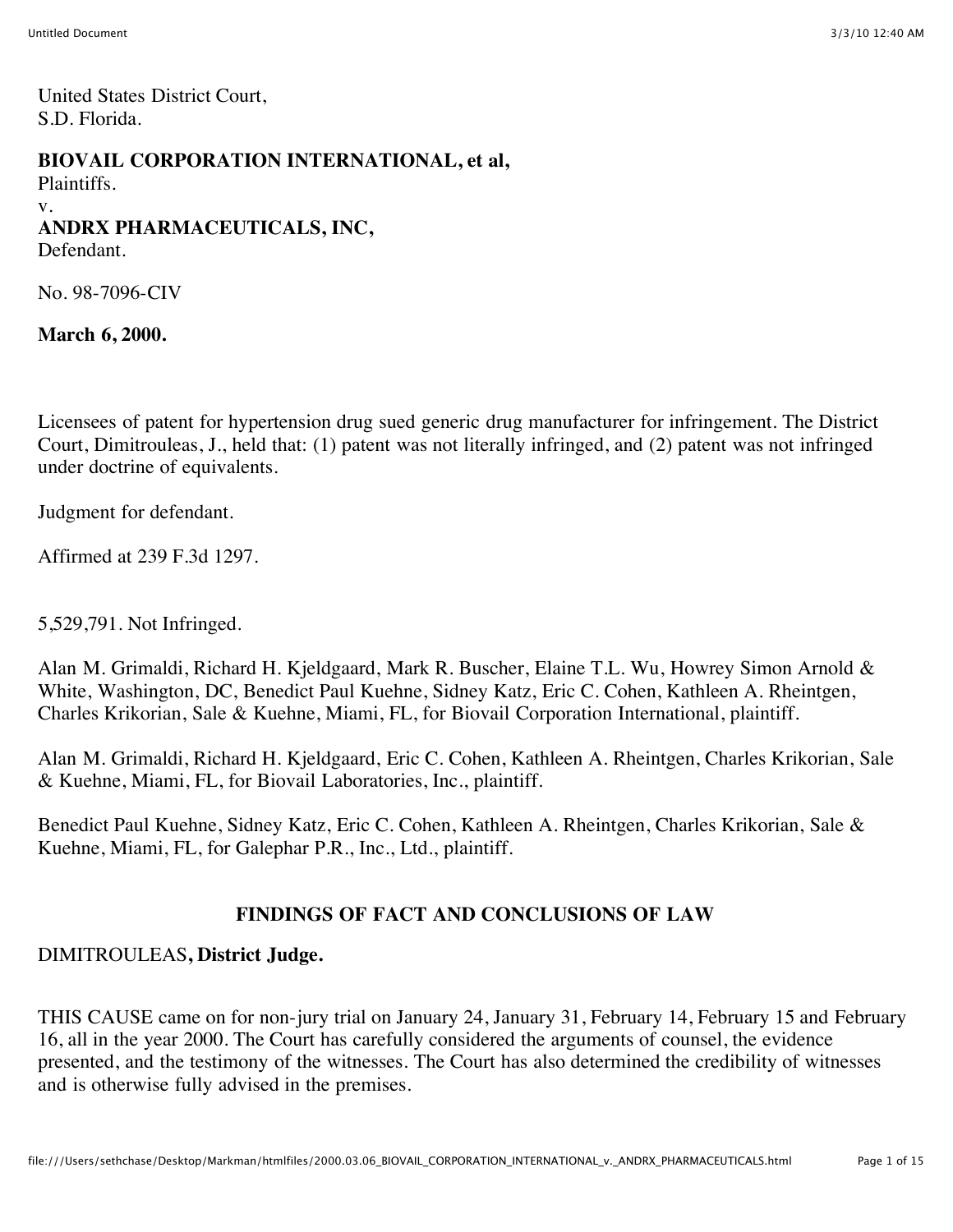Pursuant to Rule 52(a) of the Federal Rules of Civil Procedure, the Court makes the following Findings of Fact and Conclusions of Law.

1. Plaintiff, Biovail Corporation International, is an Ontario Canada corporation with its principal place of business at 2488 Dunwin Dr., Mississauga, Ontario, Canada L5L IJ9.

2. Plaintiff, Biovail Laboratories, Inc., is a Barbados corporation with its principal place of business at Chelston Park, Building 2, Collymore Rock, St. Michael, BH1, Barbados, West Indies.

3. Plaintiff, Galephar P.R., Inc., is a Puerto Rico corporation with its principal place of business at Carolina, Puerto Rico 00984-33468.

4. Defendant, Andrx Pharmaceuticals, Inc., is a Florida corporation with its principal place of business at 4001 S.W. 47th Avenue, Fort Lauderdale, Florida 33314.

5. Galephar P.R., Inc. is the owner of United States Patent No. 5,529,791 ("the '791 patent").

6. Biovail Corporation International is the exclusive licensee of Galephar P.R. Inc. under the '791 patent.

7. Biovail Laboratories, Inc. is a wholly owned subsidiary of Biovail Corporation Inc.

8. The alleged act of infringement constituted the filing by Defendant (hereinafter "Andrx") of an Abbreviated New Drug Application (hereinafter "ANDA") with the Food and Drug Administration (hereinafter "FDA") for permission to sell a bioequivalent formulation to the brand name drug Tiazac(R).

9. Shortly after filing the ANDA on June 22, 1998, Andrx served Biovail with its paragraph IV certification stating that the formulation described in the ANDA did not infringe the '791 patent which Biovail had listed in the FDA Orange Book as covering the Tiazac(R) product and that the claims of the '791 were invalid.

10. On October 7, 1998, Biovail filed the present action against Andrx alleging infringement of the '791 patent under 35 U.S.C. 271(e)(2)(a).

# **CLAIM INTERPRETATION**

11. The invention claimed by the '791 patent provides for an extended-release composition for the drug diltiazem.

12. Diltiazem is a well known drug compound which itself is no longer the subject of an extant patent.

13. Diltiazem is generally prescribed for its calcium channel blocking properties, and, therefore, is useful in the treatment of angina and/or hypertension; either alone or in combination with other medications.

14. The '791 patent contains four claims. Col. 8, line 59 to col. 10, line 11 of '791 patent (Defendant's Exhibit 1). FN1

FN1. Hereinafter, "DX" or "Def.Exh." will refer to Defendant's Exhibits.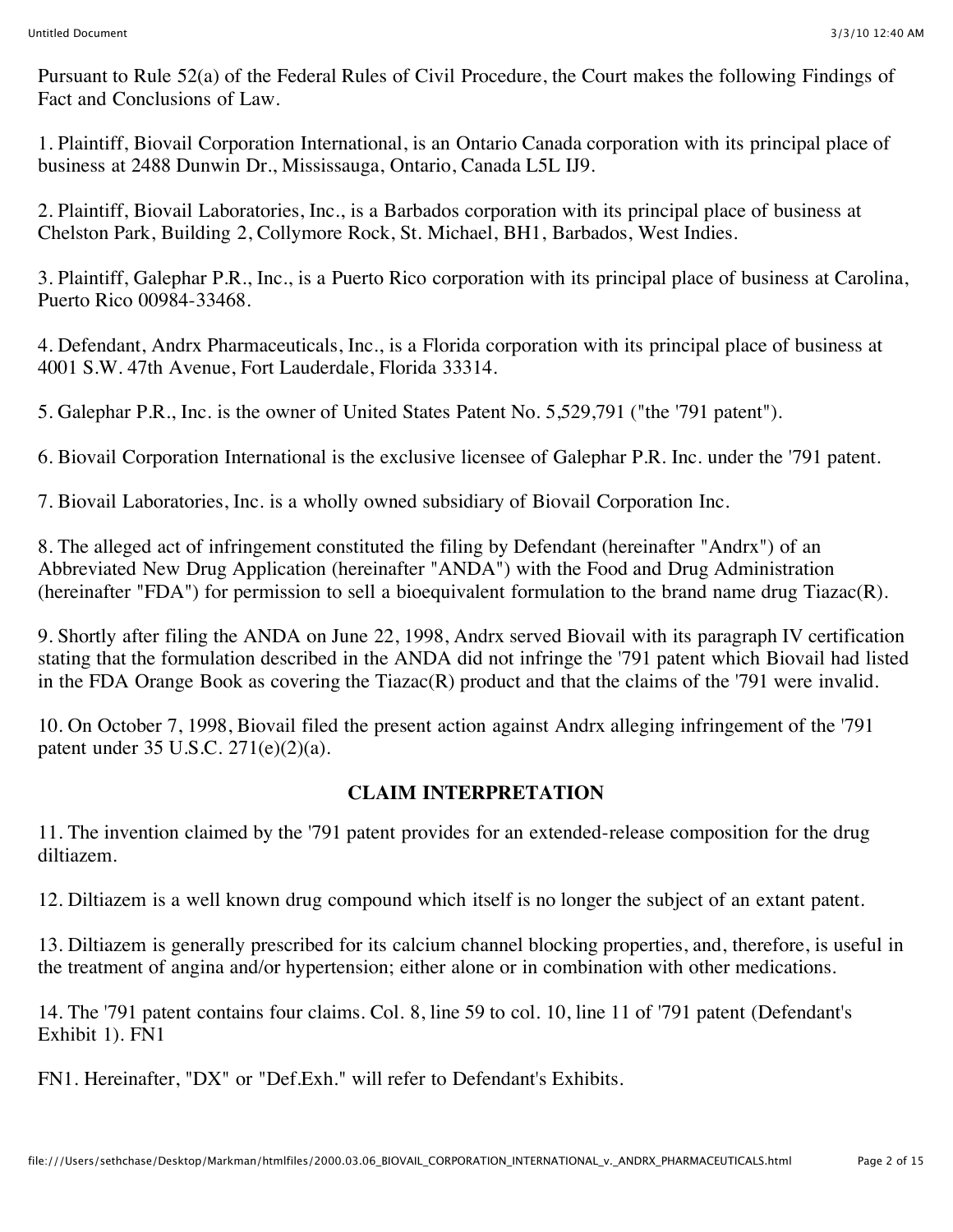15. Claim 1 of the '791 patent states:

1. An extended-release galenical composition of one or more pharmaceutically-acceptable salts of Diltiazem which comprises beads containing an effective amount of one or more of said Diltiazem salts as the active ingredient, each bead containing one or more of the Diltiazem salts and an effective amount of wetting agent in admixture with the one or more Diltiazem salts to maintain the solubility of the Diltiazem in each bead, ensuring that the solubility of the Diltiazem is unaffected by the pH of the gastrointestinal tract or other adverse conditions which the composition will meet therein, said beads being coated with a microporous membrane comprising at least a water-soluble or water-dispersible polymer or copolymer, and a water-, acid- and base-insoluble polymer and a pharmaceutically acceptable adjuvant, and wherein the wetting agent is selected from the group consisting of sugars,  $C_{12}$ - $C_{20}$  fatty acid esters of sucrose, or xylose, glycerides of sucrose, fatty acid esters of polyoxyethylene, ethers of fatty alcohols and polyoxyethylene, esters of sorbitan, esters of polyoxyethylene sorbitan, alcohol-polyglycide esters, glyceride-polyglycides, lecithins and a combination thereof.

Col. 8, line 59 to col. 9, line 13 of '791 patent (DX1).

16. In Claim 1, the core of the '791 patent is claimed as containing two components:

(a) an effective amount of the drug diltiazem or salt thereof as the active ingredient;

in admixture with

(b) an effective amount to maintain the solubility of the diltiazem in each bead and to ensure that the solubility of diltiazem is unaffected by the pH of the gastrointestinal tract or other adverse conditions, of one of a number of specifically listed wetting agents, namely, sugars,  $C_{12}$ - $C_{20}$  fatty acid esters of sucrose or xylose, glycerides of sucrose, fatty acid esters of polyoxyethylene, ethers of fatty alcohols and polyoxyethylene, esters of sorbitan, esters of polyoxyethylene sorbitan, alcohol-polyglycide esters, glyceride-polyglycides, lecithins, and combinations thereof.

Col. 8, line 59 to col. 9, line 13 of '791 patent (Def.Exh.1).

17. All of the four claims of the '791 patent clearly require the two components of the core, i.e., the diltiazem and the wetting agent, to be in admixture. Col. 8, line 67 to col. 10, line 10 of '791 patent (Def.Exh.1).

*The* '791 Patent *Specification*

18. The specification of the '791 patent supports the requirement that the wetting agent be in admixture with the diltiazem in the dry state.

19. The '791 patent specification describes two methods for preparing the diltiazem beads.

The patent states as follows:

A first technique consists in mixing the Diltiazem or salt thereof with the wetting agent(s) in a melted or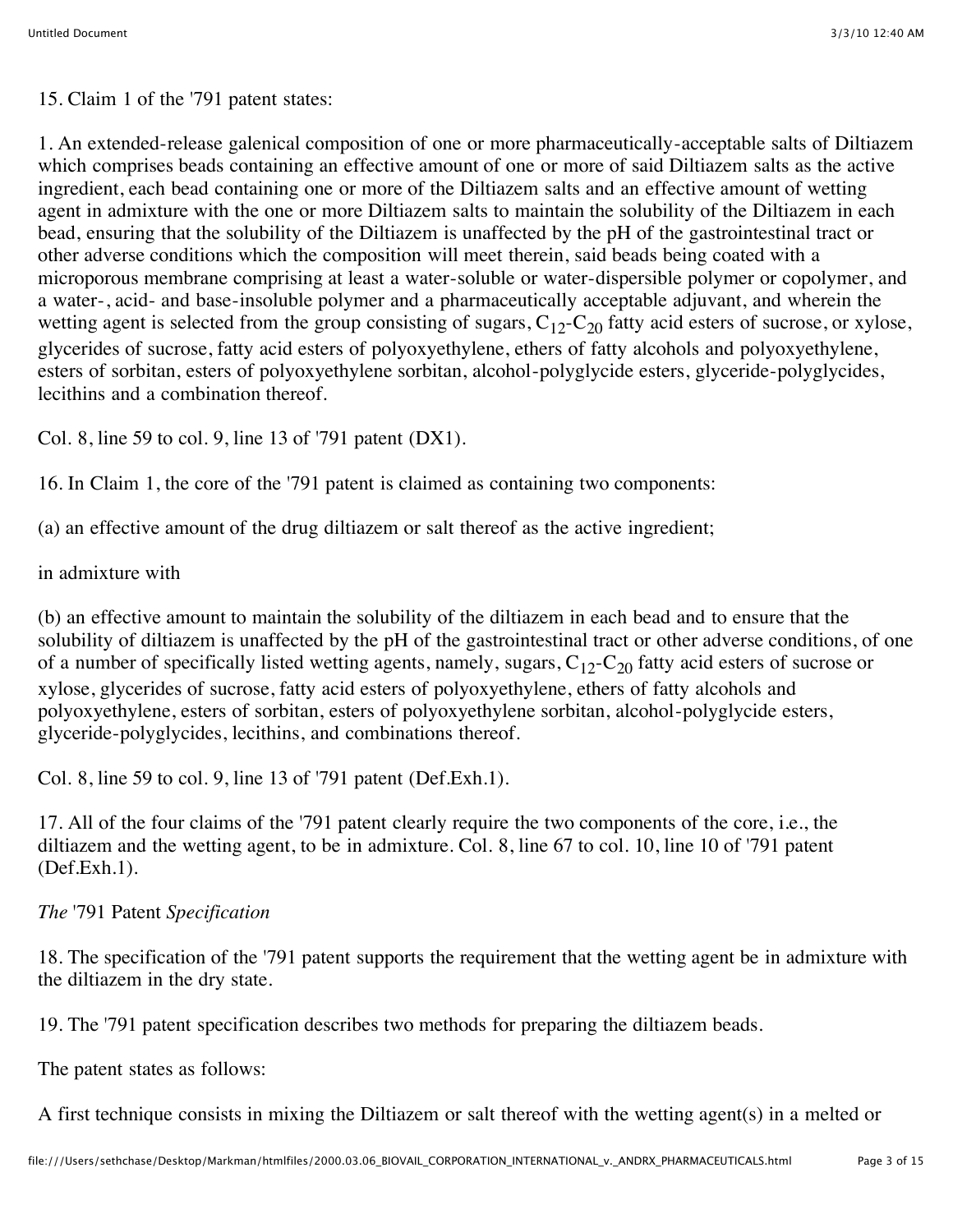finely divided form, or in solution, in the presence of a solvent, such as water, so as to obtain an extrudable paste or plastic mass. Col. 4, lines 26-30 of the '791 patent (DX1).

20. The patent specification further states that:

Another conventional technique for obtaining beads consists in spraying and/or dusting cores obtained through agglomeration of the Diltiazem or salt thereof, such as the chlorohydrate, contingently mixed to at least a wetting agent, with a dispersions or solution of at least one wetting agent. Col. 4, lines 39-44 the '791 patent (DX1).

21. Additionally, each of the Examples of the '791 patent specification exemplifies the preparation of the beads specifically describing mixing the bead components during the bead manufacturing stage, such as in a planetary mixer for approximately 15 minutes. Col. 5, lines 55-67 and col. 6, lines 4-15 of '791 patent (DX1).

22. The '791 patent issued as a continuation of two prior patent applications, one of which issued as a patent, and the other resulted in an abandonment. Cover of '791 patent (Def.Exh.1); '791 file history (Def.Exh.3); '505 file history (Def.Exh.4)

23. The original application was filed on June 26, 1991 and received Serial No. 721,396 ("the '396 application"). The '396 application eventually issued as United States Patent No. 5,288,505 on February 22, 1994 ("the '505 patent"). '505 file history (DX4).

24. The '505 patent has not been asserted against Andrx in the present lawsuit, and, in fact, is not listed in the FDA Orange Book as covering Tiazac(R). Complaint; FDA Orange Book (DX12).

25. Prior to the issuance of the '505 patent, Biovail filed a continuation of the '396 application on May 28, 1993, which continuation application received Serial No. 68,951 ("the '951 application"). '791 patent file history (DX3).

26. The '951 application did not issue as a patent, but instead was abandoned in favor of another continuation application which was filed on September 23, 1994 and which received Serial No. 311,722 ("the '722 application"). 791 patent file history (DX3).

27. The '722 application eventually issued as the '791 patent on June 25, 1996. '791 file history (DX3).

28. During the prosecution of the '951 application and the '396 application, Biovail consistently referred to the bead as comprising an admixture of the diltiazem and wetting agent during the manufacturing stage in order to avoid the prior art. '505 file history (DX4); '791 file history (DX3).

29. In fact, during the prosecution of the '951 application and the '396 application, Biovail made numerous representations to the USPTO that the claims required the diltiazem and wetting agent needed to be homogeneously admixed during the manufacturing state. '505 file history (DX4); '791 file history (DX3).

30. On pages 8-9 of the May 28, 1993 Preliminary Amendment in the '951 application, Biovail made the following representations regarding the scope of the claims to the USPTO: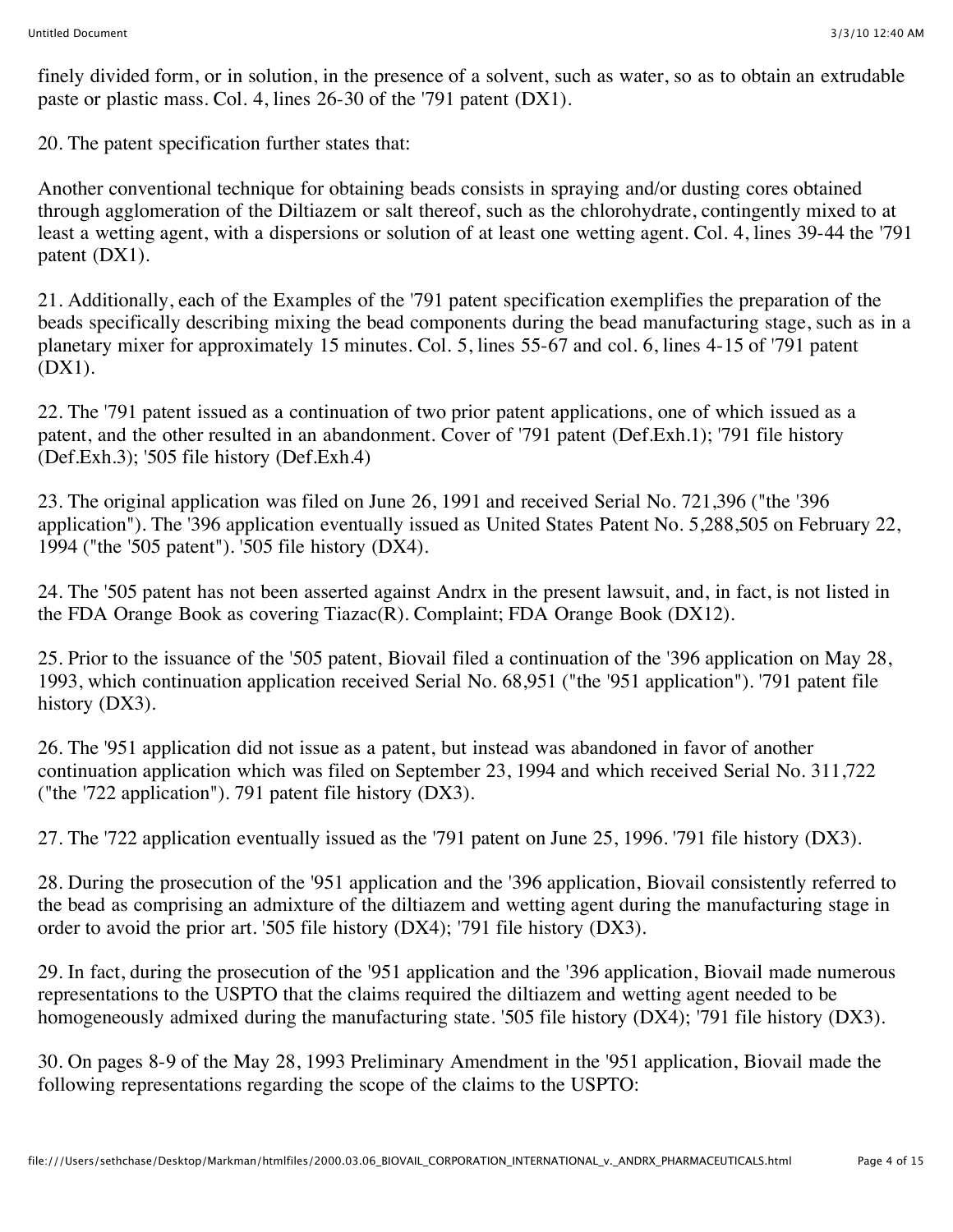Thus, at the outset, it is noted that the present composition is characterized by the use of beads consisting essentially of *in admixture together* an effective amount of Diltiazem or one or more salts thereof as an active ingredient and the wetting agent as defined in the claims. The beads are also coated with a microporous membrane as defined in the claims.

In essence, in admixture, the wetting agent appears to control, or strongly influence, the solubility of Diltiazem and does not permit this solubility to be affected by pH or other adverse conditions in the gastrointestinal tract. Further, this control appears to occur within the core of Diltiazem and wetting agent. This control affords a gradual release of Diltiazem in a relatively uniform manner over a period of about 24 hours. Further, the system of the present invention, as noted in the parent application is quite different from that of *Debregeas et al.* In particular, from column 3, lines 3-31 of *Debregeas et al,* it is clear that the process thereof results in a compositional form having i) an 'core' of mutual excipients, which is described as a mixture of *saccharose or fructose and starch,* ii) an outer layer thereon of polyvinylpyrrolidone (PVP) and Diltiazem and iii) a coating thereon. Thus, in *Debregeas et al,* Diltiazem is in admixture *with only PVP,* and not with the "core of that composition."

By contrast, the present formulation contains Diltiazem or one or more salts thereof *in admixture together* with the wetting agent. By combining the wetting agent in admixture with Diltiazem or one or more salts thereof, the solubility of the Diltiazem may be controlled and rendered independent of pH. This is quite important due to the wide variation in pH in the gastrointestinal tract. (emphasis in original).

Pages 8-9 of May 28, 1993 Preliminary Amendment (Def.Exh.5).

31. The above-paragraph from the Preliminary Amendment was interpreted by Mr. Deboeck, one of the inventors of the '791 patent and the Rule 30(b)(6) designee of Biovail for the topic of the prosecution history of the '791 patent, as referring to a distinction which only exists at the time of manufacture of the products, i.e., in the dry state, and not after placement in an aqueous media. Page 75, line 16 to page 79, line 12 of Deboeck deposition transcript.

32. The prosecuting attorney for Biovail of the '791 patent testified in his deposition that he did not recall why he made the statement. Page 149, line 2 to page 15, line 5 of Beaumont deposition transcript.

33. On page 11 of the May 28, 1993 Preliminary Amendment in the '951 application, Biovail further represented to the USPTO that the admixing was dependent on the manufacturing process:

... in accordance with the present invention, the extrusion-spheronization process leads to *homogeneous* type beads while the "building-up" process, starting with a sugar core, leads to *heterogeneous* type beads. Clearly, it is impossible to have a sugar central core in a *homogeneous* bead as in the present invention. Such a bead is, by nature, *heterogeneous.* (emphasis in original).

Page 11 of May 28, 1993 Preliminary Amendment (DX5).

34. Additionally, on pages 13-14 of the May 28, 1993 Preliminary Amendment Biovail represented to the USPTO that a sucrose central core cannot constitute a wetting agent within the scope of the claims:

... The saccharose contained in the central core of the bead *cannot* act as a wetting agent because in order to do so the saccharose must be mixed with the Diltiazem and, therefore, saccharose must be in solution with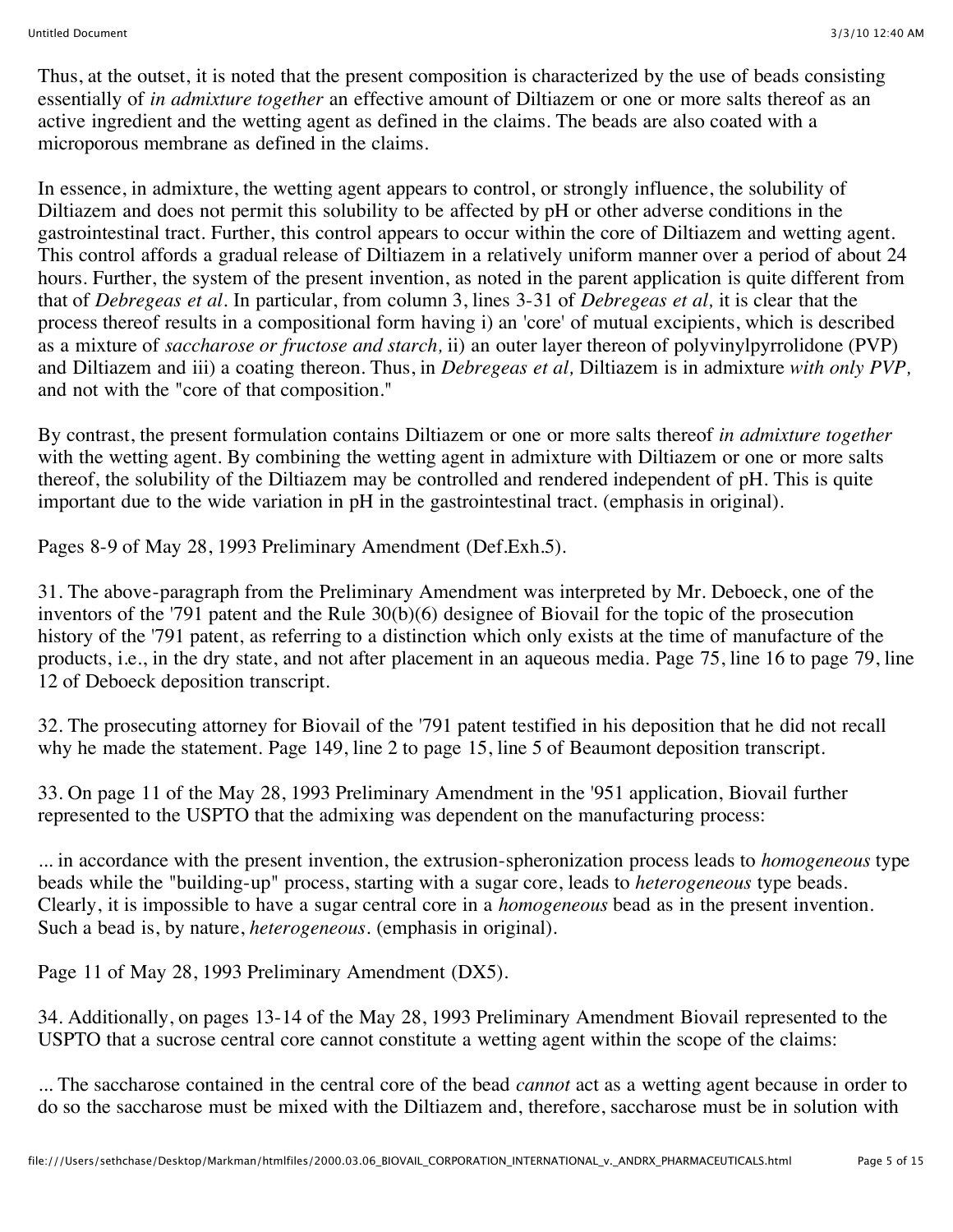Diltiazem. Unfortunately, in this system saccharose can only end up in solution after all the layers of Diltiazem are dissolved. In other words, saccharose can only become effective when there is not longer a need therefor. (emphasis in original). Pages 13-14 of May 28, 1993 Preliminary Amendment (DX5).

35. Accordingly, the prosecution history of the '791 patent supports the interpretation that the claims of the '791 patent require the diltiazem and wetting agent to be in admixture at the time of manufacture and do not cover a formulation where the diltiazem is layered on top of a sugar sphere core. '791 file history (DX3); Banakar testimony.

#### **LITERAL INFRINGEMENT**

36. The product for which Andrx has requested approval from the FDA to market as a bioequivalent form of Tiazac(R) is the subject matter of ANDA 75-401 ("the Andrx product"). DX46.

37. The Andrx product does not include a wetting agent in admixture with diltiazem. Manufacture flow chart (DX43); Jan deposition testimony; CMC ANDA Section (DX46).

38. The Andrx product is comprised of beads which are placed in gelatin capsules. The beads themselves are comprised of three components, (i) an inert core, (ii) a drug layer, and (iii) a coating. Manufacture flow chart (DX43); CMC ANDA section (DX46); Jan deposition testimony.

39. The inert core of the Andrx product is comprised of spherical seeds which are referred to as sugar spheres and which are comprised of sucrose and starch. Manufacture flow chart (DX43); CMC ANDA section (DX46); Jan deposition testimony.

40. The drug layer of the Andrx product is comprised of a mixture of three components: (a) diltiazem HCl, (b) ethylcellulose (Ethocel 10cps) and (c) povidone (K-30). Manufacture flow chart (DX43); CMC ANDA section (DX46); Jan deposition testimony.

41. The coating of Andrx product is comprised of five components: (1) Eudragit NE30D, (2) Hydroxypropyl Methylcellulose 2910 (Methocel E5), (3) magnesium stearate, (4) talc, and (5) polysorbate 80. Manufacture flow chart (DX43); CMC ANDA section (DX46); Jan deposition testimony.

42. A diagram of the Andrx product was shown wherein (a) represents the inert sugar sphere core, (b) represents the diltiazem containing layer, and (c) represents the coating. Non-infringement exhibit (DX38); Jan deposition testimony.

43. The manufacturing process for producing the Andrx product may be divided into six basic stages. Manufacture flow chart (DX43); CMC ANDA section (DX46); Jan deposition testimony.

44. In the first stage, Active Drug Layering, the diltiazem HCl is layered onto sugar spheres by suspension layering in a fluidized bed coater to produce active pellets which contain 75% diltiazem by weight. Manufacture flow chart (DX43); CMC ANDA section (DX46); Jan deposition testimony.

45. In the second stage, Extended Release Coating, the active pellets are then coated with a polymeric film in a fluidized bed coater to yield diltiazem HCl extended-release pellets. Manufacture flow chart (DX43); CMC ANDA section (DX46); Jan deposition testimony.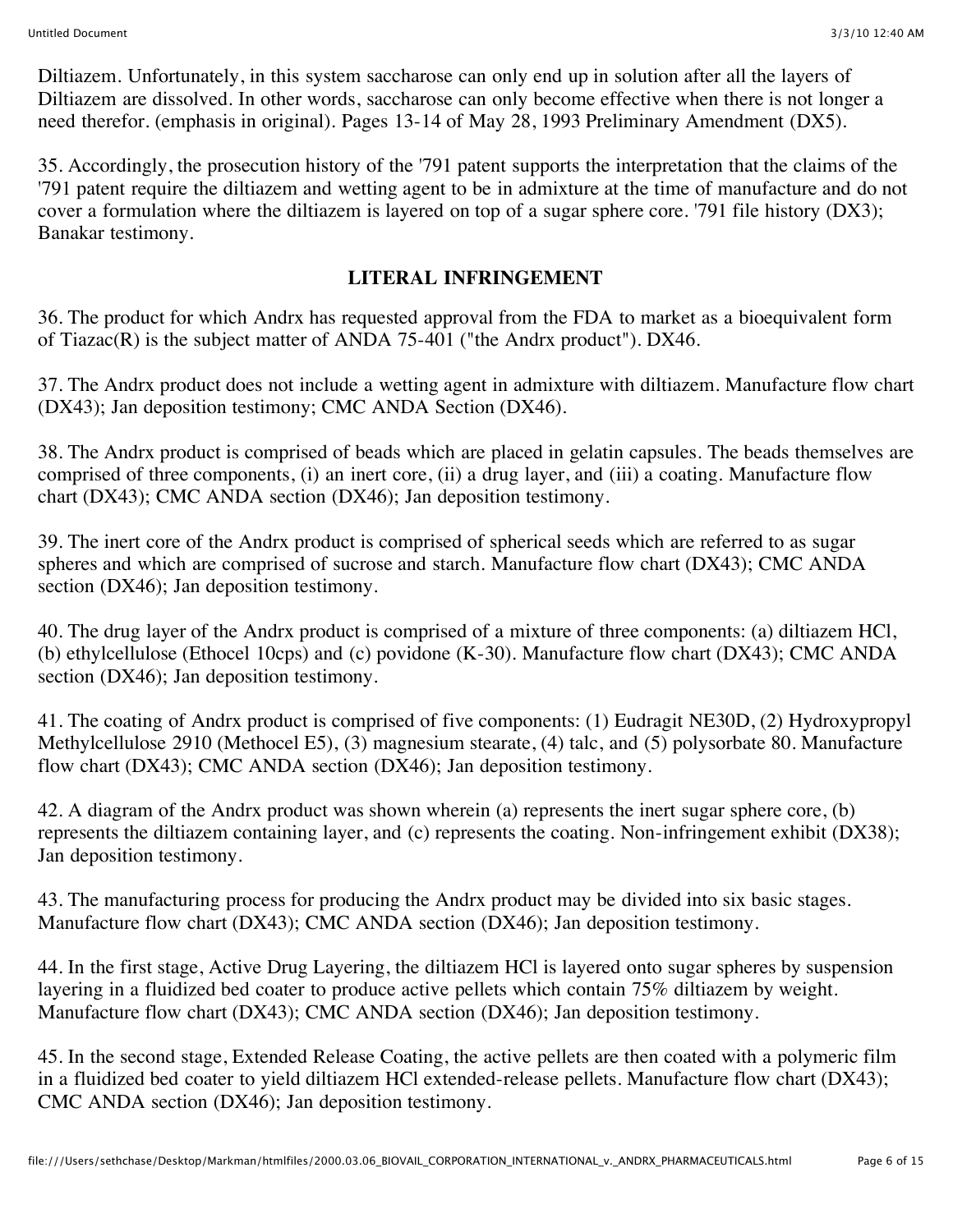46. In the third stage, Blending, up to three sub-lots of diltiazem HCl extended-release pellets may be manufactured and blended to yield enough diltiazem HCl extended-release pellets for encapsulation of the maximum product batch size. Manufacture flow chart (DX43); CMC ANDA section (DX46); Jan deposition testimony.

47. In the fourth stage, Encapsulation, following testing and release, the diltiazem HCl extended-release pellets are filled into the appropriate size hard gelatin capsules. Manufacture flow chart (DX43); CMC ANDA section (DX46); Jan deposition testimony.

48. In the fifth stage, Check Weighing, during encapsulation, check weighing of the entire batch is performed if any individual capsule fill weight falls beyond (plus-or-minus sign)8% of the target fill weight. Manufacture flow chart (DX43); CMC ANDA section (DX46); Jan deposition testimony.

49. In the sixth stage, Packaging and Labeling, following testing and release, the encapsulated product is packaged, as required, into to packaging sizes-30's and 1000's. Manufacture flow chart (DX43); CMC ANDA section (DX46); Jan deposition testimony.

50. A flow chart of the manufacturing process is shown in Defendant's Exhibit 43. Manufacture flow chart (DX43); CMC ANDA section (DX46); Jan deposition testimony.

# **COMPARISON OF ANDRX PRODUCT TO** '791 PATENT **CLAIMS**

51. The Andrx product avoids the literal claim language on a number of grounds. Banakar testimony; Weiner testimony.

52. The Andrx product does not contain a wetting agent in admixture with diltiazem as required by the claims of the '791 patent.

53. The term "admixture" means two or more items are commingled and interdispersed to obtain a homogeneous product.

54. The term "homogeneous" means that samples of the product taken anywhere throughout the product should have the same compositions.

55. The term "wetting agent" is defined as any of a group of surface active agents which, when added to a liquid, cause the liquid to spread more easily over, or penetrate into, a solid surface. Weiner testimony; Banakar testimony.

56. Ethylcellulose is not a wetting agent within the scope of the '791 patent claims. Biovail Response to Admission Request No. 8 (DX37).

57. Povidone (polyvinylpyrrolidone) is not a wetting agent within the scope of the '791 patent claims. Biovail Response to Admission Request No. 4 (DX37).

58. Neither polyvinylpyrrolidone or ethylcellulose are included in the list of wetting agents recited in claim 1 of the '791 patent. Col. 9, lines 5-13 of '791 patent (DX1); Biovail Response to Admission Request Nos. 6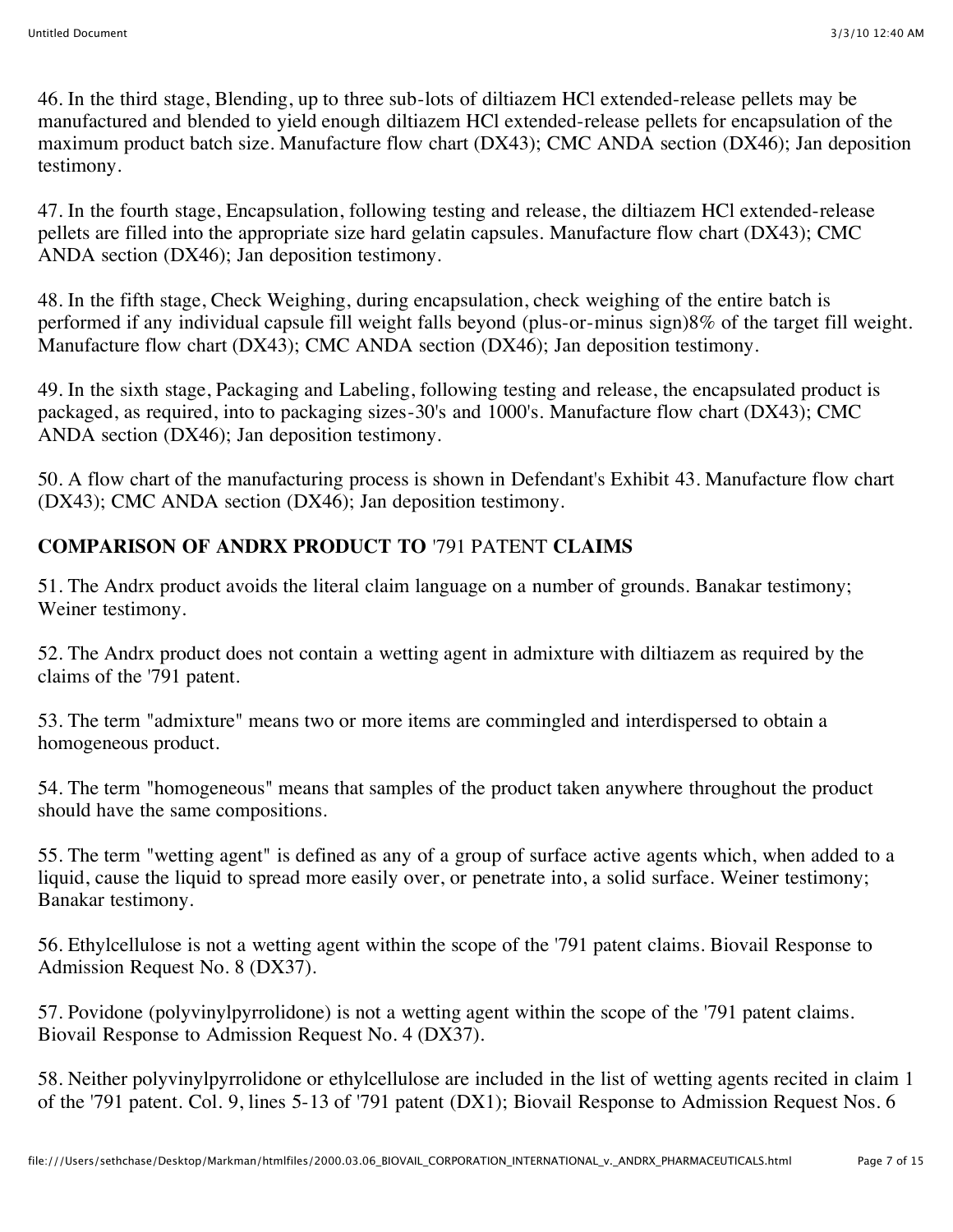and 7 (DX37).

59. At the time of manufacture, the diltiazem in the Andrx product is only in admixture with polyvinylpyrrolidone and ethylcellulose.

60. At the time of manufacture, the sugar sphere of the Andrx product cannot be considered to be in admixture with the diltiazem hydrochloride because in manufacturing the Andrx product the drug layer containing the diltiazem hydrochloride is layered onto the sugar sphere producing a heterogeneous or layered structure and not a homogeneous structure as required by the plain meaning of the term "admixture" in the claims of the '791 patent.

61. Sucrose is only a wetting agent when it is in the dry state.

62. Sucrose is not commonly referred to as a wetting agent because it is not surface active, i.e., it does not reduce the surface tension of water.

63. Instead sucrose is more commonly referred to as a dispersing or wicking agent, which may be classified as a wetting agent only because sucrose may have utility in helping to disperse solids in water. These types of wetting agents are solids which have no surface activity, but have very high water solubility.

64. When a solid has difficulty in wetting, it can be admixed with dispersing or wicking agents which easily wet, thereby increasing the permeability of water to the region of the solid which has difficulty in wetting, thus improving its ability to be dissolved by not allowing it to aggregate together to the extent that it would aggregate if these dispersing agents were not present.

65. For example, when one experiences problems adding an insoluble drug to a vat of liquid that needs to be dispersed in this vat, very often if they add the drug directly to the liquid it will "glomp up" and if they try to stir it faster, the ball of "glomp" will just move faster. So a common technique for solving this problem is to take the drug with solid sugar, mix it intimately with the solid sugar and then add this admixture to the liquid, which improves the ability of the drug to be dispersed. Weiner testimony.

66. While solid sucrose may act as a dispersing or wicking agent, a sucrose solution acts as an anti-wetting agent. Weiner testimony; Banakar testimony.

67. Solid sucrose if it is interdispersed and intimately mixed with another solid will allow more water to come into contact with that solid because the solid sucrose is attracting the water. However, if sucrose is in solution, the water is already there, and in fact, sucrose and water mix extremely well. Thus, the water now has a choice of whether it will go to the solid or stay with the sucrose, it will always stay with the sucrose and go away from the solid because it is already very happy with its intimate mixture with sucrose. Weiner testimony.

68. There is no physical or chemical basis to support defining a hydrophilic or water-soluble non-surface active agent in water as a wetting agent, and because there is a disincentive for the hydrophilic or watersoluble non-surface active agent in water to act as wetting agent because the water is interacting more strongly with the hydrophilic or water-soluble non-surface active agent than with the solid surface you desire to wet, it is in fact more clearly defined as an anti-wetting agent. Weiner testimony.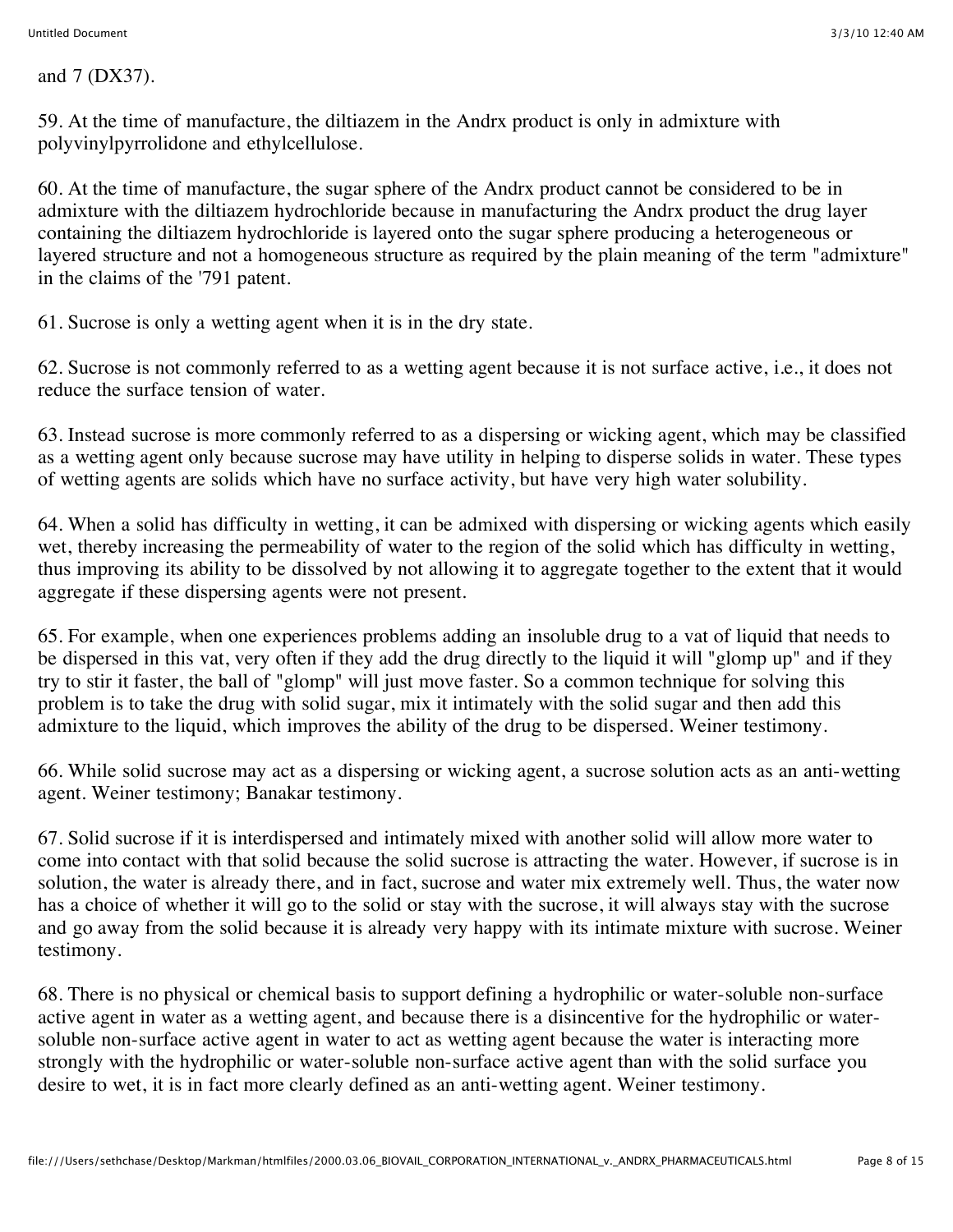69. Furthermore, all wetting agents decrease the surface tension of water. However, once sucrose has been dissolved in water the surface tension of water increases, thereby negating solid sucrose's tendency to wet a substance. Weiner testimony.

70. Biovail has failed to prove that an admixture between the sugar and the diltiazem forms in the body.

71. Biovail has admitted that as manufactured the Andrx product does not contain an admixture of diltiazem and wetting agent.

72. Andrx performs its dissolution testing in a USP Apparatus 2 (paddles) at 75 rpm. Biovail employed a shaker table at 30 rpm.

73. Biovail has provided no evidence that a shaker table provides equivalent results to what goes on in body. Conditions in gastrointestinal tract are not the same as those created in a shaker table.

74. Biovail's tests are not reliable for a number of reasons:

(a) no showing that beads used for weight loss study were equivalent (storage time, conditions, lot number, etc.) to those Andrx used in dissolution testing subtracted from weight loss to determine alleged sugar release,

(b) use of sodium azide (a strong ion that can affect dissolution and destroy the test),

(c) difference in shaker table v. dissolution apparatus,

(d) temperature control,

(e) effect of lyophilization,

(f) flow patterns or hydrodynamics will affect dissolution rate tests.

75. Biovail's own tests, particularly the Electron Scanning Microscope (ESM) slides submitted in evidence, do not show that a homogeneous admixture is formed in the Andrx product. Plaintiff's Exhibit 30 (Exhibit 30a et al.).

76. Biovail has not met its burden to show that the Andrx product employs an amount of a wetting agent which maintains the solubility of diltiazem in each bead.

77. In solution, sucrose does not function as a wetting agent and therefore no amount can be effective to maintain the solubility of diltiazem.

78. Biovail has not met its burden to show that the Andrx product employs an amount of a wetting agent which ensures that the solubility of the diltiazem is unaffected by the pH of the gastrointestinal tract or other adverse conditions which the composition will meet therein.

79. In solution, sucrose does not function as a wetting agent and therefore it cannot be effective to maintain the solubility of diltiazem.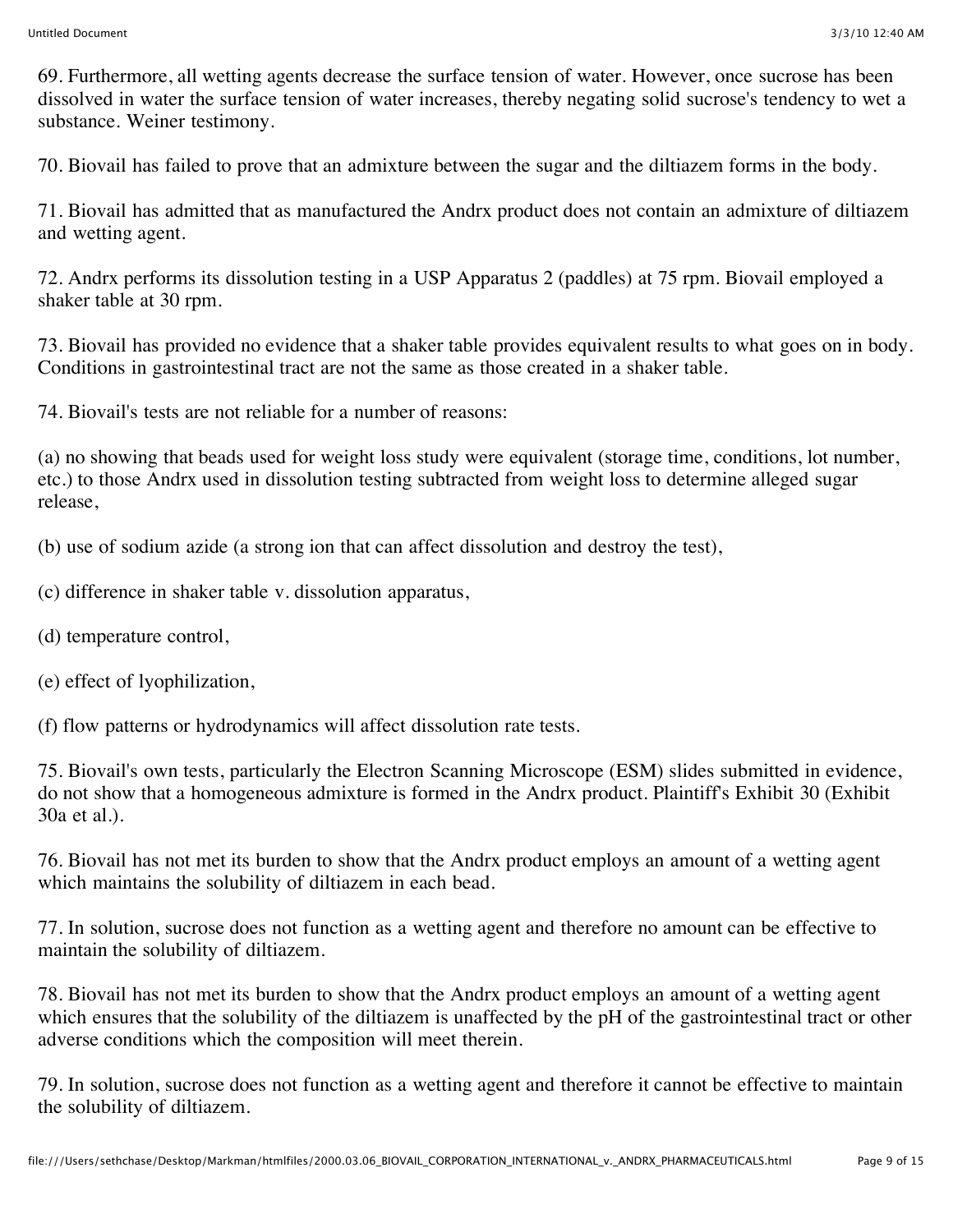#### **DOCTRINE OF EQUIVALENTS**

# **THE USE OF A SUGAR CORE IS A SUBSTANTIAL DIFFERENCE**

80. Use of a solid sugar core as opposed to a sugar or another wetting agent in admixture with the diltiazem is a substantial difference.

81. The sugar core functions substantially differently because it is inert and does not function as a wetting agent.

82. The sugar core acts in a substantially different way because it does not provide any wetting to the diltiazem but merely provides a means for which to build up the diltiazem.

83. The sugar core provides a substantially different result because once solubilized it functions as an antiwetting agent.

# **SUCROSE STEARATE IS NOT EQUIVALENT TO SUCROSE**

84. Regarding claim 4, sucrose stearate does not function in an equivalent manner to a solution of sucrose.

85. A solution of sucrose functions as an anti-wetting agent, while sucrose stearate functions as a wetting agent.

86. A sucrose core surrounded by a layer of diltiazem acts in a substantially different way from a mixture of diltiazem and sucrose stearate because it does not provide any wetting to the diltiazem.

87. Sucrose in solution does not form the same type of structure with diltiazem that sucrose stearate does.

# **PRIOR ART ESTOPPEL**

88. A product having a sugar sphere on top of which is built up a layer of diltiazem and polyvinylpyrrolidone having an outer coating thereon is within the prior art. '240 patent (DX7); '619 patent (DX8); '596 patent (DX9); '083 patent (DX10); '097 patent (DX11).

89. This was specifically admitted by Plaintiff in the prosecution history of the '791 patent. May 28, 1993 Preliminary Amendment (DX5).

90. Specifically, on page 9 of the May 28, 1993 Preliminary Amendment, Plaintiff stated as follows with regard to the Debregeas patent:

In particular, from column 3, lines 3-31, of Debregeas et al, it is clear that the process thereof resulted in a compositional form having i)[a] 'core' of mutual excipient, which is described as a *mixture of saccharose or fructose and starch* [i.e. sugar], ii) an outer layer thereon of polyvinylpyrrolidone (PVP) and Diltiazem, and iii) a coating thereon. (emphasis in original) May 28, 1993 Preliminary Amendment (DX5).

91. This is an exact description of the composition of the Andrx formulation which is alleged to infringe the claims of the '791 patent (except that the Andrx formulation also contains ethyl cellulose in the layer built up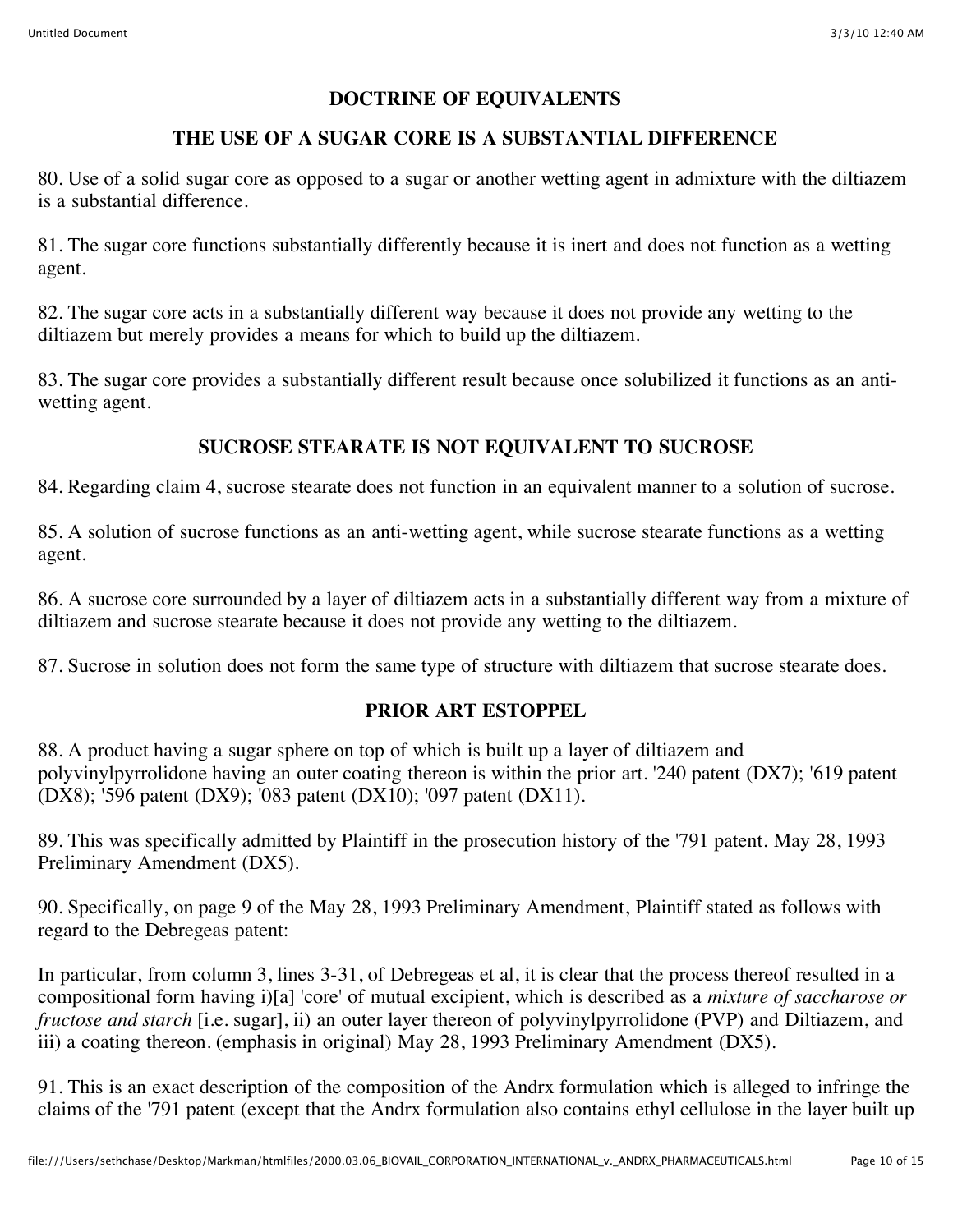on top of the sugar core). Jan deposition testimony; Banakar testimony.

92. Other prior art references also employ the same inert sugar core; diltiazem layer; coating structure which is employed by Andrx and taught in the '596 patent. For example, see, Panoz et al., United States Patent No. 4,721,619 ("the '619 patent"); Valducci, European Patent No. 263 083 ("the '083 patent"); Geogheghan et al., European Patent No. 320 097 ("the ' 097 patent"); Geogheghan et a l., United States Patent No. 4,894,240 ("the '240 patent"); and the '596 patent. '240 patent (DX7); ' 619 patent (DX8); '596 patent (DX9); '083 patent (DX10); '097 patent (DX11); Banakar testimony.

93. To the extent any of these Findings of Fact constitute Conclusions of Law, they are hereby adopted as both.

# **CONCLUSIONS OF LAW**

1. The present action was brought by Plaintiffs (hereinafter "Biovail") for the alleged infringement of United States Patent No. 5,529,791 (hereinafter "the '791 patent") under 35 U.S.C. s. 271(e)(2)(a) which defines a narrow act of infringement.

2. This narrow act of infringement derives from a statutory scheme which was enacted by Congress in the Drug Price and Patent Term Restoration Act, 98 Stat. 1585 (hereinafter "Patent Term Act"). The Patent Term Act sought to facilitate entry of lower priced bioequivalent drugs into the marketplace while also providing incentives for promoting the development of new drug products.

3. Accordingly, the Patent Term Act defined a new form of infringement, which was codified at 35 U.S.C. s.  $271(e)(2)(a)$ , which covers the narrow situation wherein an ANDA is filed to obtain FDA approval for a drug product which is bioequivalent to a drug claimed in a patent listed in the FDA Orange Book, and which infringes the claims of the listed patent. 1984 U.S.C.C.A.N. 2678-79; 35 U.S.C. s. 271(3)(2).

4. Upon the filing of an ANDA for a drug for which a patent is listed in the FDA Orange Book, the ANDA applicant is required to make one of four certifications regarding the patent. If the ANDA applicant makes what is known as a paragraph IV certification, i.e., that the ANDA applicant believes that the drug formulation described in the ANDA does not infringe the claims of the patent(s) listed in the FDA Orange Book, or that the claims of the listed patent are invalid, then the patent owner may file a lawsuit under 35 U.S.C. s.  $271(e)(2)(a)$  within forty-five days of the notice. 21 U.S.C. s.  $355(j)(5)(iii)$ .

5. Upon the filing of such a lawsuit, the ANDA statute forbids the FDA from approving the ANDA until either there is a final decision of no infringement or invalidity by a United States court, or thirty months expires, whichever occurs first. 21 U.S.C. s.  $355(j)(5)(iii)$ .

6. Plaintiffs filed the instant complaint on October 7, 1998, seeking: 1) a declaratory judgment that Defendant's submission of an ANDA for commercial production of its proposed generic equivalent of Tiazac(R) before the expiration of the '791 Patent constitutes infringement of the '791 patent; 2) an order under 35 U.S.C. s. 271(e)(4)(A) directing the effective date of any approval of Defendant's proposed generic equivalent to be a date which is not earlier than the expiration of the '791 patent; 3) injunctive relief prohibiting Defendant from further infringing on the '791 patent; and 4) attorney fees and costs.

7. Defendant, in response, filed an answer and counterclaim seeking declaratory judgment and alleging the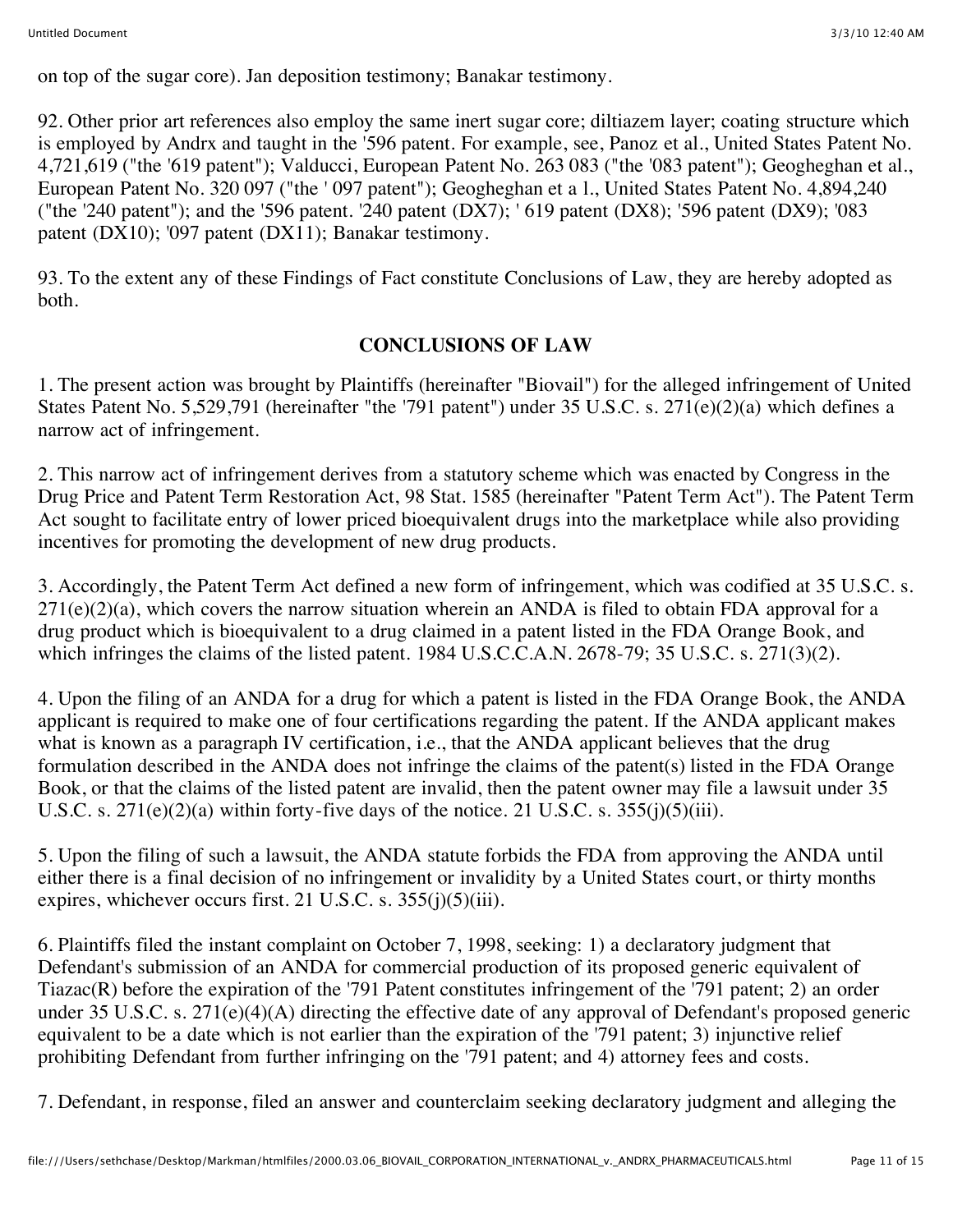following claims: 1) Defendant has not infringed the '791 patent (Count I); 2) the '791 patent is invalid due to prior art, previous full public disclosure of the alleged invention prior to the application for the '791 patent, and various other reasons for invalidity (Count II), 3) the '791 patent is invalid due to fraud by Plaintiff Galephar in submitting fees and a verified statement based upon Galephar's small entity status, when Galephar had already licensed its patent to a large entity (Count III); and 4) the '791 patent is invalid due to misuse by Plaintiffs in commencing "the present action in an unlawful attempt to impermissibly broaden the scope of the '791 patent with the anticompetitive effect of delaying and/or keeping the accused Andrx product from being marketed" (Count IV) (Count IV was previously dismissed by this Court).

# *Claim Construction of* the '791 Patent

[2] 9. The Court principally looks to the claims made in the patent, the specifications, and the prosecution history. Vitronics Corp. v. Conceptronic, Inc., 90 F.3d 1576, 1582 (Fed.Cir.1996).

[3] 10. Only if these are ambiguous, does the Court look to extrinsic evidence, such as expert affidavits or declarations. *Id.*

11. The claims herein appear specific enough to allow the Court to construe the claims without the need for extrinsic evidence for purposes of the motions for summary judgment.

12. Based on the '791 patent claim language, the specification of the '791 patent and the prosecution history which led to the issuance of the '791 patent, it is clear that the claims of the '791 patent require that the wetting agent and diltiazem be in admixture in the dry state. Southwall Tech., Inc. v. Cardinal IG Co., 54 F.3d 1570 (Fed.Cir.1995).

#### **LITERAL INFRINGEMENT**

[4] 13. In order for a composition to literally infringe a claim, each and every element must be found in the accused product *exactly.* Southwall Techs., Inc. v. Cardinal IG Co., 54 F.3d 1570, 1575 (Fed.Cir.1995).

[5] 14. The burden to show literal infringement is on the patentee by a preponderance of evidence. Braun Inc. v. Dynamics Corp., 975 F.2d 815 (Fed.Cir.1992).

[6] 15. In this case, Biovail has failed to meet its burden that Andrx's product infringed the '791 patent.

# **DOCTRINE OF EQUIVALENTS**

[7] 16. The doctrine of equivalents is sometimes applied in patent cases to enable the claims of a patent to cover products not within the literal scope of the claim if the product only differs insubstantially from the claim language. Hilton Davis Chem. Co. v. Warner Jenkinson Co., 62 F.3d 1512, 35 USPQ2d 1641 (Fed.Cir.1996).

[8] 17. One way to show an insubstantial difference is to show that the substituted element provides substantially the same functions in substantially the same way to achieve substantially the same result. Warner-Jenkinson Co. v. Hilton Davis Chem. Co., 520 U.S. 17, 117 S.Ct. 1040, 137 L.Ed.2d 146 (1997).

[9] 18. The burden to show infringement under the doctrine of equivalents is on the patentee by a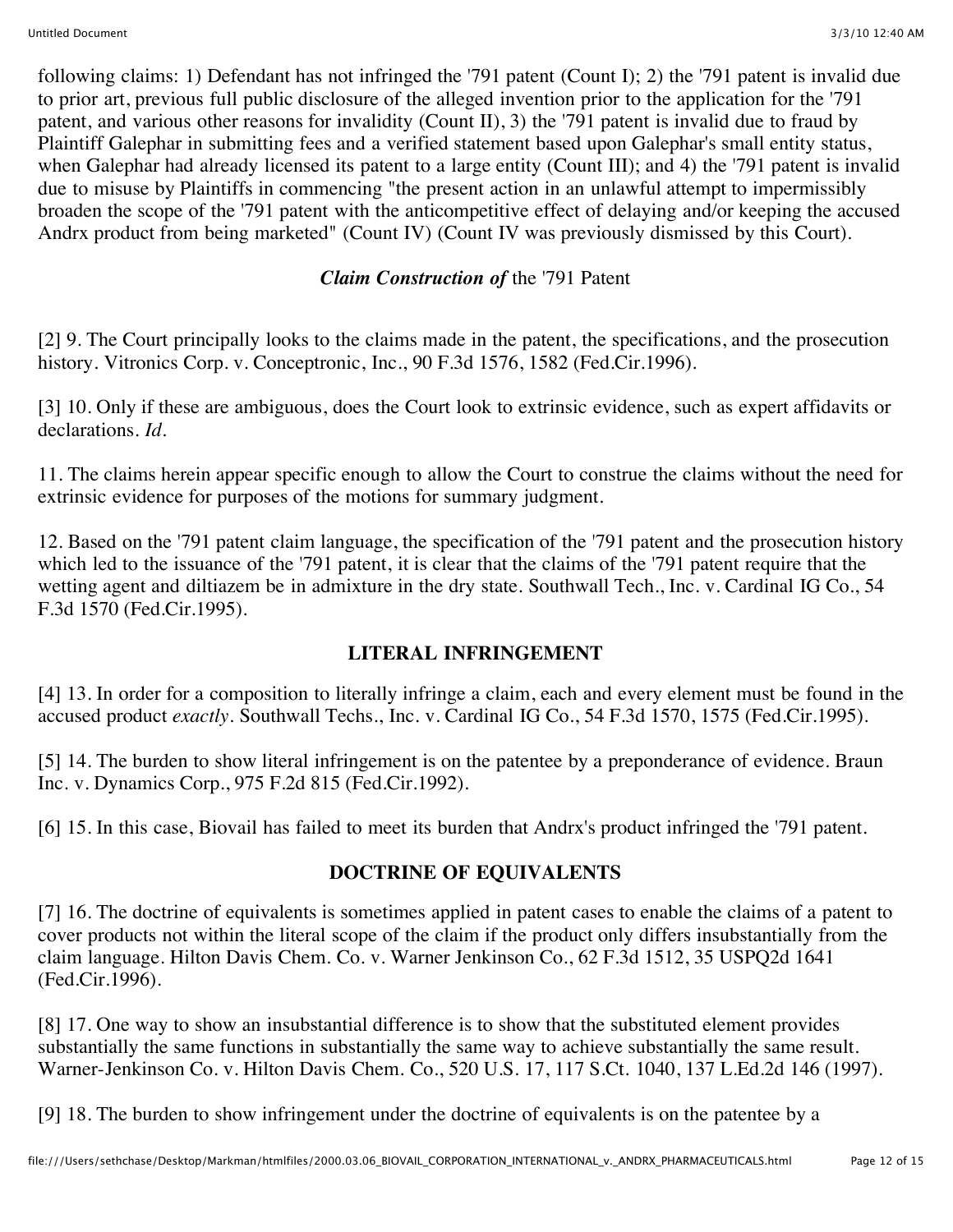preponderance of evidence. Braun Inc. v. Dynamics Corp., 975 F.2d 815 (Fed.Cir.1992).

19. In reviewing the scientific evidence, the Court is mindful to follow the teachings of the Federal Circuit:

As we have repeatedly said, it is error for a court to compare in its infringement analysis the accused product or process with the patentee's commercial embodiment of other version of the product or process; the only proper comparison is with the claims of the patent.

Zenith Laboratories, Inc. v. Bristol-Myers Squibb, 19 F.3d 1418, 1423 (Fed.Cir.1994); Glaxo, Inc. v. TorPharm, Inc., 153 F.3d 1366, 1373 (Fed.Cir.1998).

20. In this case, Biovail has failed to prove infringement by Andrx's diltiazem product.

[10] 21. In making a doctrine of equivalents analysis, the scope of equivalents to which a claim may be allowed is limited by the doctrine of prosecution history estoppel. Athletic Alternatives, Inc. v. Prince Mfg. Inc., 73 F.3d 1573, 1582 (Fed.Cir.1996).

[11] 22. Under the doctrine of prosecution history estoppel, actions taken by a patentee during the prosecution history act as legal limits on the application of the doctrine of equivalents by excluding from the range of equivalents subject matter surrendered during prosecution of the application for patent. The estoppel may arise from matter surrendered as a result of amendments to overcome patentability rejections, or as a result of argument to secure allowance of a claim. Sextant Avionique S.A. v. Analog Devices, Inc., 172 F.3d 817, 49 USPQ2d 1865, 1870 (Fed.Cir.1999).

[12] 23. A patentee is simply not entitled to greater rights under the doctrine of equivalents than he would be under the language of the claims of the patent. White v. Dunbar, 119 U.S. 47, 51-52, 7 S.Ct. 72, 74-75, 30 L.Ed. 303 (1886).

[14] 25. A patentee who has limited claims of patents for controlled release drug formulation primarily in consideration of obviousness rejection, is estopped from asserting relinquished claim scope against a defendant under theory of infringement by equivalents. Merck & Co. v. Mylan Pharms. Inc., 190 F.3d 1335, 51 USPQ2d 1954 (Fed.Cir.1999).

[15] 26. Statements made during the prosecution of a patent bar plaintiff from asserting the doctrine of equivalents infringement against accused products, regardless of whether the statements were required to distinguish prior art, where a reasonable competitor could conclude from the statements that the plaintiff disclaimed the subject matter at issue in order to obtain the issuance of the patent.

[16] 27. The Federal Circuit has stated that: "For an estoppel to apply, such assertions in favor of patentability must evince a clear and unmistakable surrender of subject matter." Pharmacia & Upjohn Company v. Mylan Pharmaceuticals, Inc., 170 F.3d 1373, 1377 (Fed.Cir.1999) (internal quotation omitted).

[17] 28. The Court hereby concludes that Biovail did clearly and unmistakable surrender the building up process of using an inert sugar core in an extended release diltiazem product.

29. The Federal Circuit has also held that the relevant inquiry is whether a competitor would reasonably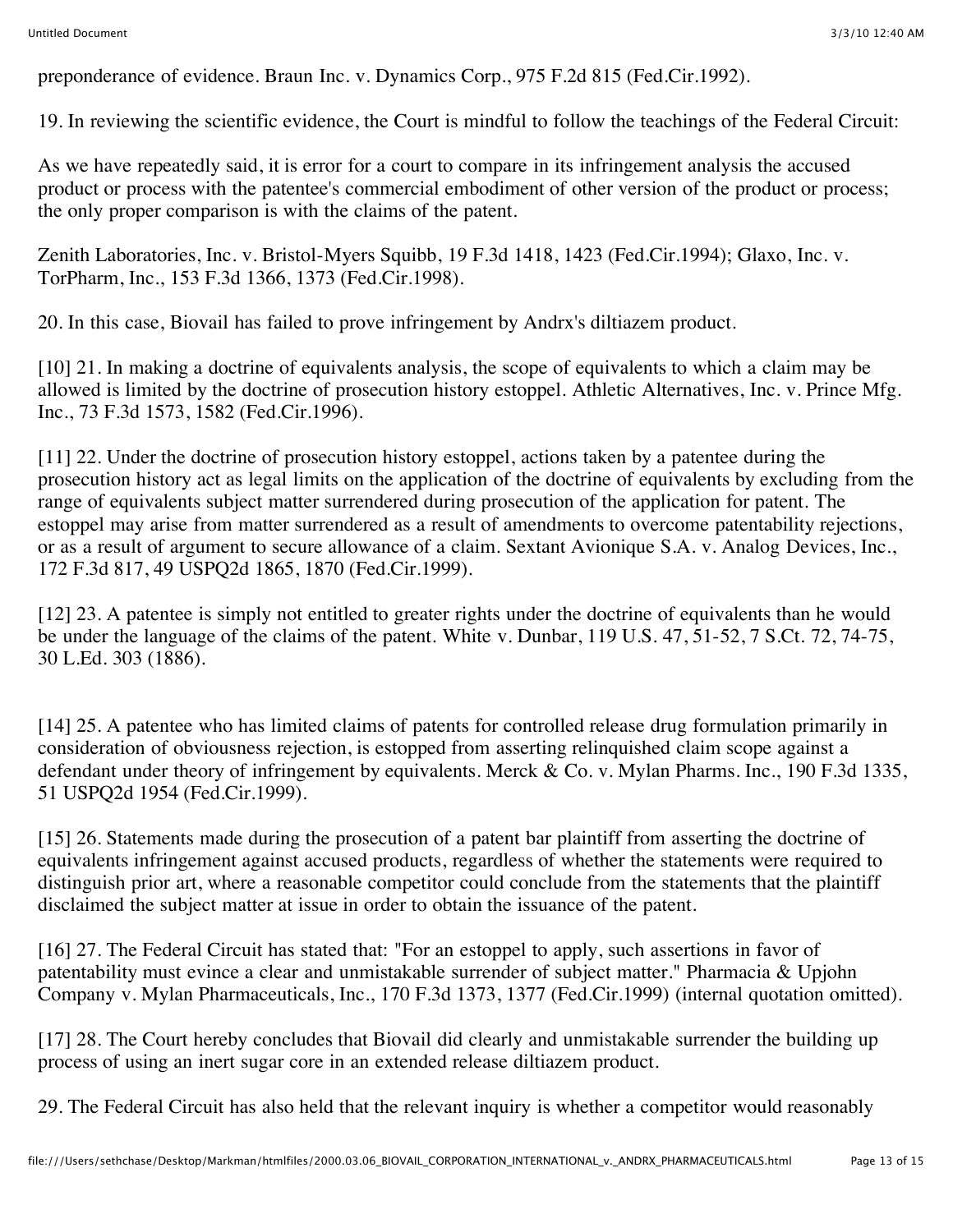believe that the applicant had surrendered the relevant subject matter. Cybor Corporation v. FAS Technologies, Inc., 138 F.3d 1448, 1457 (Fed.Cir.1998) (en banc).

30. In this case, a competitor would reasonable believe that Biovail had disclaimed the inert sugar core products in favor of their admixture form.

31. As an alternative conclusion to the above conclusion that Biovail has failed to meet its burden that Andrx infringed its patent, the Court concludes that because Biovail amended its claims to exclude a sugar core not in admixture with the diltiazem from the scope of the claims in response to a prior art rejection, Biovail is estopped from asserting that the inert sugar core of the Andrx formulation is a "wetting agent" within the scope of the claims of the '791 patent. Ekchian v. Home Depot, Inc., 104 F.3d 1299, 1304 (Fed.Cir.1997).

32. Such an amendment in response to a prior art rejection constitutes the essence of prosecution history estoppel and operates as a complete bar to infringement by doctrine of equivalents. Sextant Avionique S.A. v. Analog Devices, Inc., 172 F.3d 817, 49 USPQ2d 1865, 1874-75 (Fed.Cir.1999).

33. Additionally, because Biovail continuously argued on numerous occasions that the use of a sugar core surrounded by a diltiazem layer to form a heterogeneous structure, as prepared by a "building up" process was not within the scope of the claims of the '791 patent, Biovail is estopped from asserting that the inert sugar core of the Andrx formulation is a "wetting agent" within the scope of the claims of the '791 patent. Desper Prods. Inc. v. QSound Labs. Inc., 157 F.3d 1325, 48 USPQ2d 1088, 1098 (Fed.Cir.1998); Haynes Int'l, Inc. v. Jessop Steel Co., 8 F.3d 1573, 1579 (Fed.Cir.1993).

34. It is only reasonable that explicit arguments made during the prosecution of a patent in order to overcome the prior art lead to a narrowing of the interpretation of the claims. As the Federal Circuit has held that "the public has a right to rely on such definitive statements made during prosecution." Digital Biometrics v. Identix, 149 F.3d 1335, 1347 (Fed.Cir.1998) (pointing to "[n]otice [as] an important feature of patent prosecution, as reflected by the [patent] statute itself").

35. The public's reliance on statements made during prosecution of a patent is entirely justified because "[b]y distinguishing the claimed invention over the prior art, an applicant is indicating what the claims do not cover." Ekchian v. Home Depot, Inc., 104 F.3d 1299, 1304 (Fed.Cir.1997).

# **PRIOR ART ESTOPPEL**

[18] 36. The doctrine of prior art estoppel provides a legal limitation on the application of the doctrine of equivalents by mandating that the asserted range of equivalents may not encompass the prior art at the very point at which the claims distinguish from that art.

[19] 37. The doctrine of prior art estoppel prevents the doctrine of equivalents from expanding the scope of the claims to protect subject matter in, or obvious in light of, the prior art. Athletic Alternatives, Inc. v. Prince Mfg. Inc., 73 F.3d 1573, 1582 (Fed.Cir.1996).

38. Thus, because the Andrx formulation was admitted by Plaintiff to be within the scope of the prior art, the doctrine of equivalents cannot be asserted by Plaintiffs to bring the Andrx formulation within the scope of the '791 patent claims. *Stewart-Warner,* 767 F.2d at 1572; Athletic Alternatives, 73 F.3d at 1582.